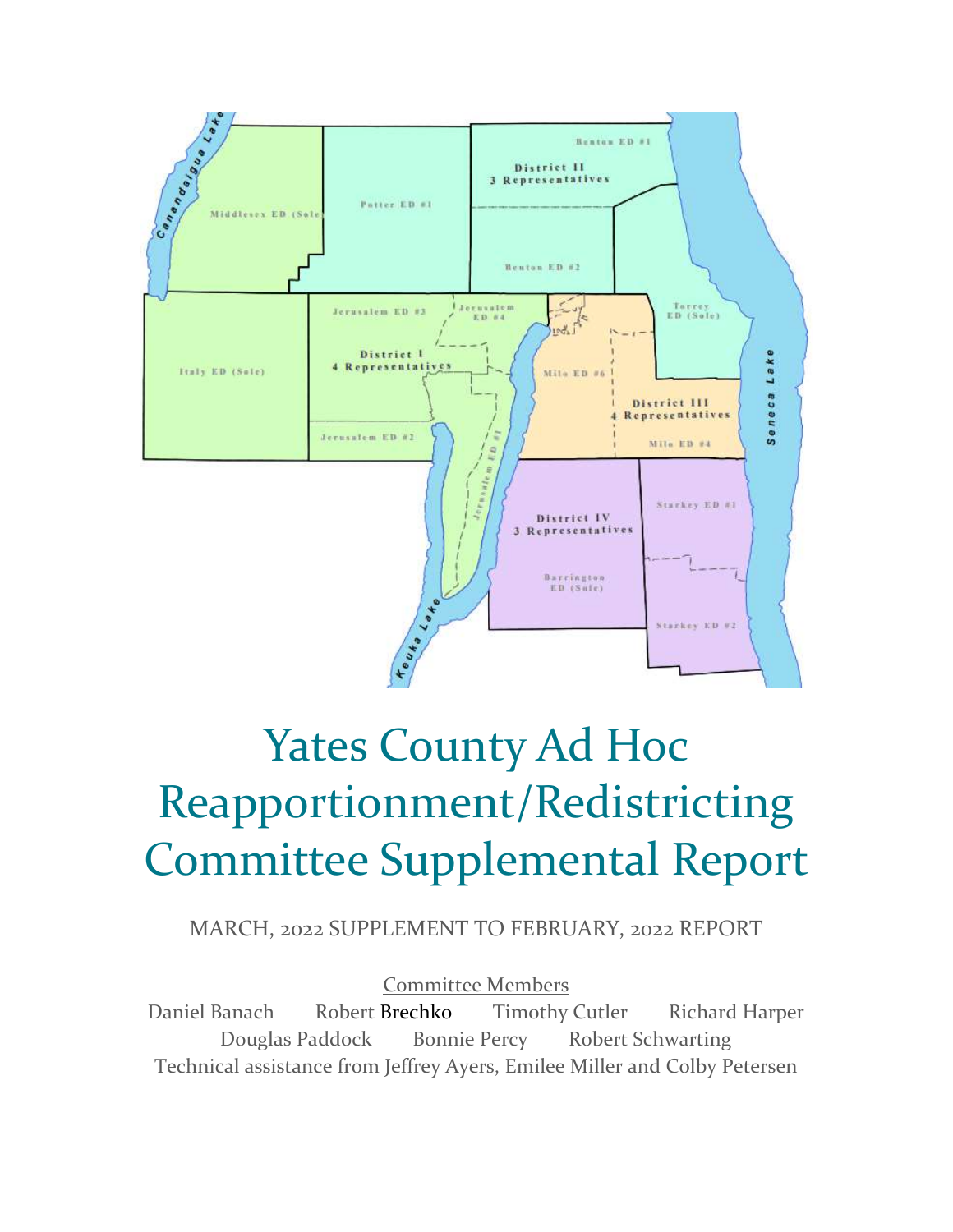## Background

A report was distributed to the Yates County Legislature in February. During that month's Government Operation Committee and full Legislature meeting, several participants raised questions and comments on the Ad Hoc Committee's recommendations. This Supplement will address the following:

- 1. The legislature was initially seated in 1972 with a judicially imposed plan that was ultimately adopted by voters. What did it look like?
- 2. How many roll call votes have there been from 2016 2021?
- 3. What is the timeline for adopting a local law?
- 4. What is the effect of adding an additional legislator in District II? Would that achieve parity?

### Representation in 1972

The Yates County legislature replaced the Board of Supervisors in 1972. Population, and, therefore, representation would have been based on the 1970 census.

| Had the county not chosen the legislature model at the time and opted to remain a Board of |
|--------------------------------------------------------------------------------------------|
| Supervisors with weighted voting, it would have appeared something like Table S-1.         |

| <b>Town</b>         | <b>Population</b> | % of County | <b>Example Weighted Votes</b> |
|---------------------|-------------------|-------------|-------------------------------|
| Barrington          | 929               | 4.68        |                               |
| Benton              | 2,159             | 10.89       | 11                            |
| Italy               | 532               | 2.68        | 3                             |
| Jerusalem           | 3,581             | 18.06       | 18                            |
| Middlesex           | 925               | 4.66        | 5                             |
| Milo                | 6,654             | 33.55       | 34                            |
| Potter              | 1,082             | 5.46        | 5                             |
| <b>Starkey</b>      | 2,783             | 14.03       | 14                            |
| Torrey              | 1,186             | 5.98        | 6                             |
| <b>Total County</b> | 19,831            | 100.00      | 100                           |

#### **Table S-1 – Board of Supervisors – 1970 Census – 9 Supervisors with Weighted Voting**

With a total of 100 votes (based on individual percentages of population), a majority would have consisted of 51 weighted votes. It is evident from the above table that supervisors from Jerusalem (18) and Milo (34), totaling 52 votes, could have made all decisions for the County because of the population distribution. Clearly, a different form of representation was needed.

At the inception of the Yates County Legislature, there were five (5) legislative districts as depicted in Table S-2 on the following page.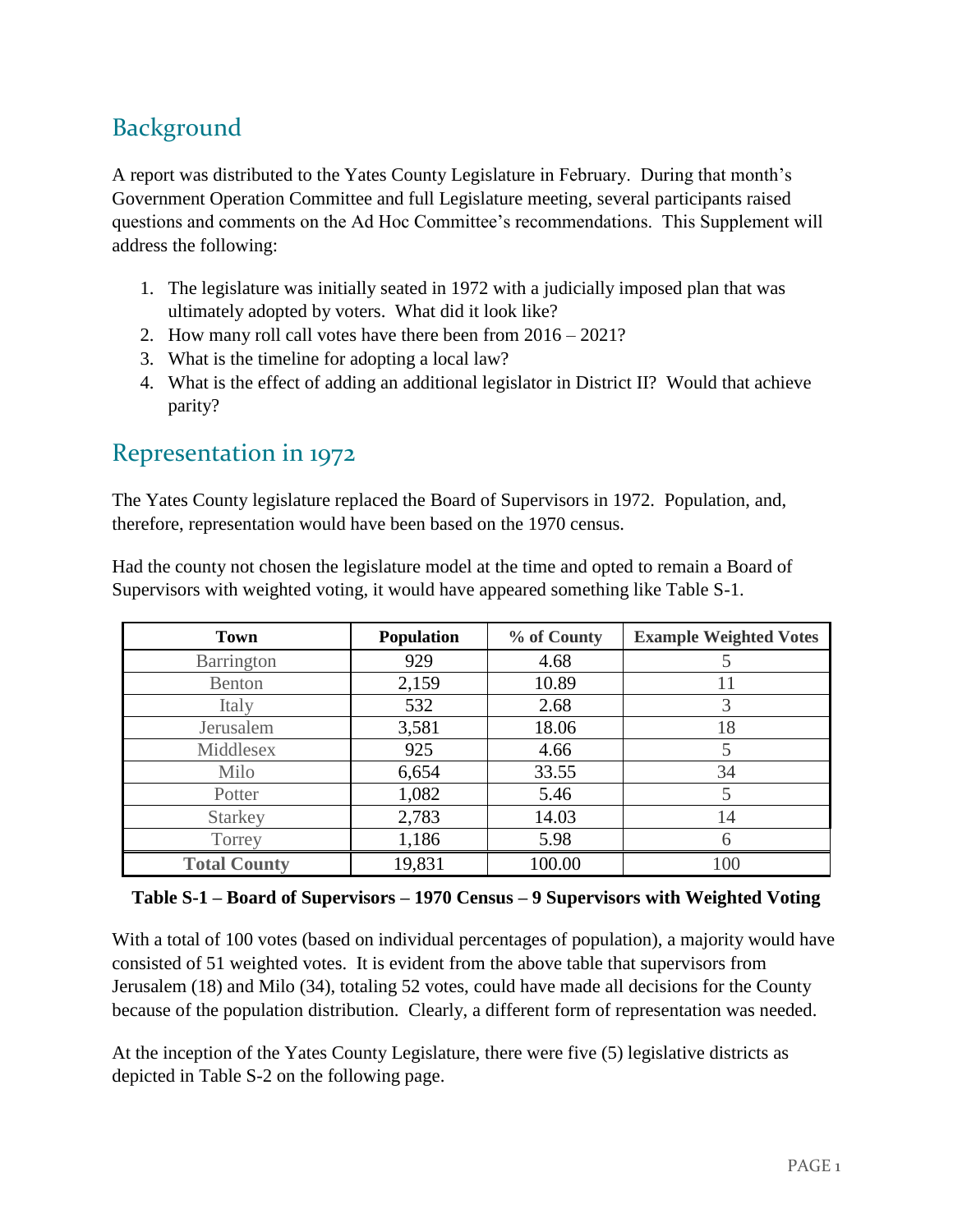| <b>District</b> | <b>Composition (Towns)</b>                        | <b>Population</b> | <b>Legislators</b> | Per<br>Legislator | $%$ of<br><b>Mean</b> | $\Delta \%$<br>from<br><b>Mean</b> |
|-----------------|---------------------------------------------------|-------------------|--------------------|-------------------|-----------------------|------------------------------------|
|                 | Italy & Middlesex                                 | 1,457             |                    | 1,457             | 95.5                  | $-4.5$                             |
| H               | Benton, Potter & Torrey                           | 4,427             |                    | 1,476             | 96.7                  | $-3.3$                             |
| Ш               | Jerusalem                                         | 3,581             |                    | 1,791             | 117.4                 | 17.4                               |
| IV              | Milo Voting Districts 1-6                         | 5,875             |                    | 1,469             | 96.3                  | $-3.7$                             |
| $\mathbf{V}$    | Barrington, Starkey and<br>Milo Voting District 7 | 3,712             |                    | 1,237             | 81.1                  | $-18.9$                            |

**Table S-2 – Representation per Legislator – 1970 Census – 13 Legislators**

The population of Districts IV and V is estimated, as data is not readily available relative to populations of voting districts at that time. As can be seen, the difference in representation was at least 21.9% (-4.5  $\rightarrow$  +17.4%) and may have been greater than 30%. It is likely that the differences were recognized, and modifications were made that became effective in 1984.

## Roll Call Votes

A summary of roll call votes for the period 2016 – 2021 is shown in Table S-3.

| Year          | <b>Roll Call</b><br><b>Votes</b> | Quantity<br>with 7 Votes<br>on One Side | <b>Quantity That</b><br><b>Would Have</b><br><b>Changed</b> | <b>Comment</b>                                                                                                                  |
|---------------|----------------------------------|-----------------------------------------|-------------------------------------------------------------|---------------------------------------------------------------------------------------------------------------------------------|
| 2016          | 51                               |                                         |                                                             | To table 250-16 failed. Resolution<br>failed to pass later in the meeting.                                                      |
| 2017          | 38                               |                                         | $\theta$                                                    |                                                                                                                                 |
| 2018          | 52                               | 3                                       |                                                             | Change to 174-18 to eliminate<br>"Volunteers" from Parking Policy<br>failed. Policy resolution failed later<br>in the meeting.  |
| 2019          | 40                               | 3                                       | $\overline{2}$                                              | 162-19 to set Historian's fees failed.<br>Change Contracts Policy in 180-19<br>from 3 to 2 legislators and add email<br>failed. |
| 2020          | 19                               | $\Omega$                                | $\Omega$                                                    |                                                                                                                                 |
| 2021          | 36                               | 3                                       |                                                             |                                                                                                                                 |
| <b>Totals</b> | 236                              | 14                                      | 4                                                           |                                                                                                                                 |

#### **Table S-3 – Roll Call Votes, 2016 – 2021**

With the realization that scenarios exist where seven (7) legislators could decide a question based on the Ad Hoc Committee's recommended weighted voting approach, the above roll call votes were further examined to determine if the decisions would have changed with a weighted voting system. The vast majority of roll call votes were not close; eight (8) or more votes determined the outcome of the question. The 14 total votes of seven (7) legislators represent 5.9% of all roll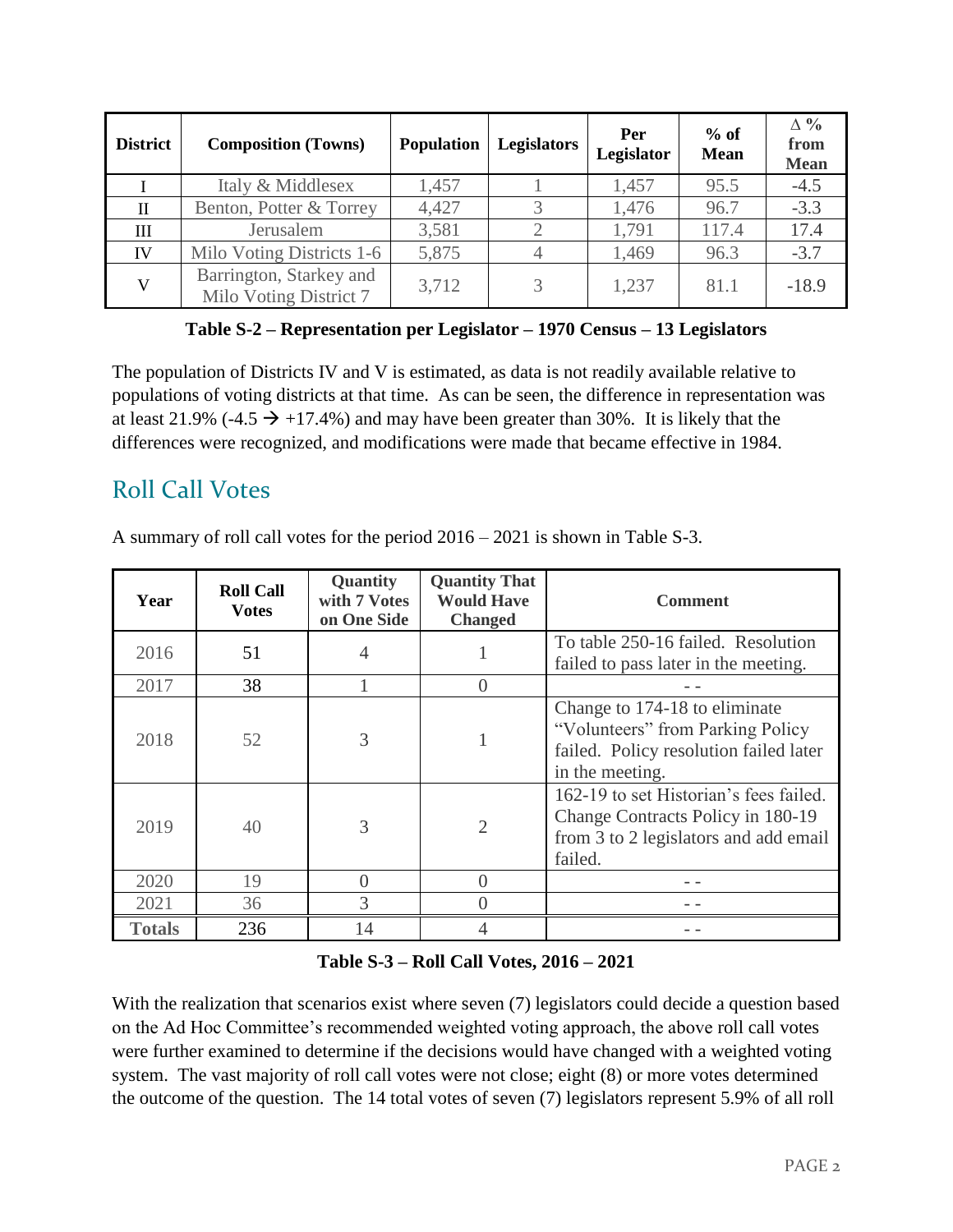call votes. Of those 14 roll call votes, the outcome of only four (4) of those votes, or 1.7%, would have changed. Further examination reveals that two (2) of those votes were changes to proposed policies that ultimately failed to pass later. Stated another way, 99.2 % of roll call votes would not have changed the ultimate outcome based on weighted voting as proposed by the Ad Hoc Committee. The two (2) changed votes represent 0.8% of the total.

# Timeline/Schedule

To be implemented in time for the November 2023 general election, the configuration of the legislative districts and quantity of representatives must be determined by February of 2023.

Depending on the construction of a local law, a permissive referendum is possible. For that to occur, a petition to hold a referendum must be filed within 45 days of the passage of the local law. Wording for the proposition that would appear on the ballot must be prepared and sent to the Board of Elections 90 days prior to the referendum. Believing that the legislature is not desirous of a special election or a special legislature meeting, the latest that a local law must be drafted by is the May legislature meeting and a public hearing set for the June meeting. This schedule, however, does not allow for any modifications that might be suggested at the public hearing. A potential schedule appears in Table S-4.

| <b>Action:</b> | <b>Set Date</b> | Hold PH; | (Potential) Circulate | (Potential) Develop        | General    |
|----------------|-----------------|----------|-----------------------|----------------------------|------------|
|                | for PH          | Adopt LL | Petition and File     | <b>Proposition Wording</b> | Election   |
| Interval:      | $ -$            | 35 days  | 45 days               | 11 days                    | 90 days    |
| Date:          | May 9           | June 13  | July 28               | August 8                   | November 8 |

|  | Table S-4 – Potential Schedule for Adoption of Local Law |  |  |
|--|----------------------------------------------------------|--|--|
|  |                                                          |  |  |

The Ad Hoc Reapportionment/Redistricting Committee recommends that a draft local law be prepared prior to the May legislature meeting so that further comments can be received and evaluated.

# Adding a Legislator in District II

Adding a legislator in District II would increase the total quantity of legislators from 14 to 15. A referendum would be mandatory.

Based on the 2020 census, using that scenario, the mean number of residents per legislator would become 1652 (24,774/15). As shown on the following page in Table S-5, the total difference in representation would become 11.4% (-7.3%  $\rightarrow$  +4.1%).